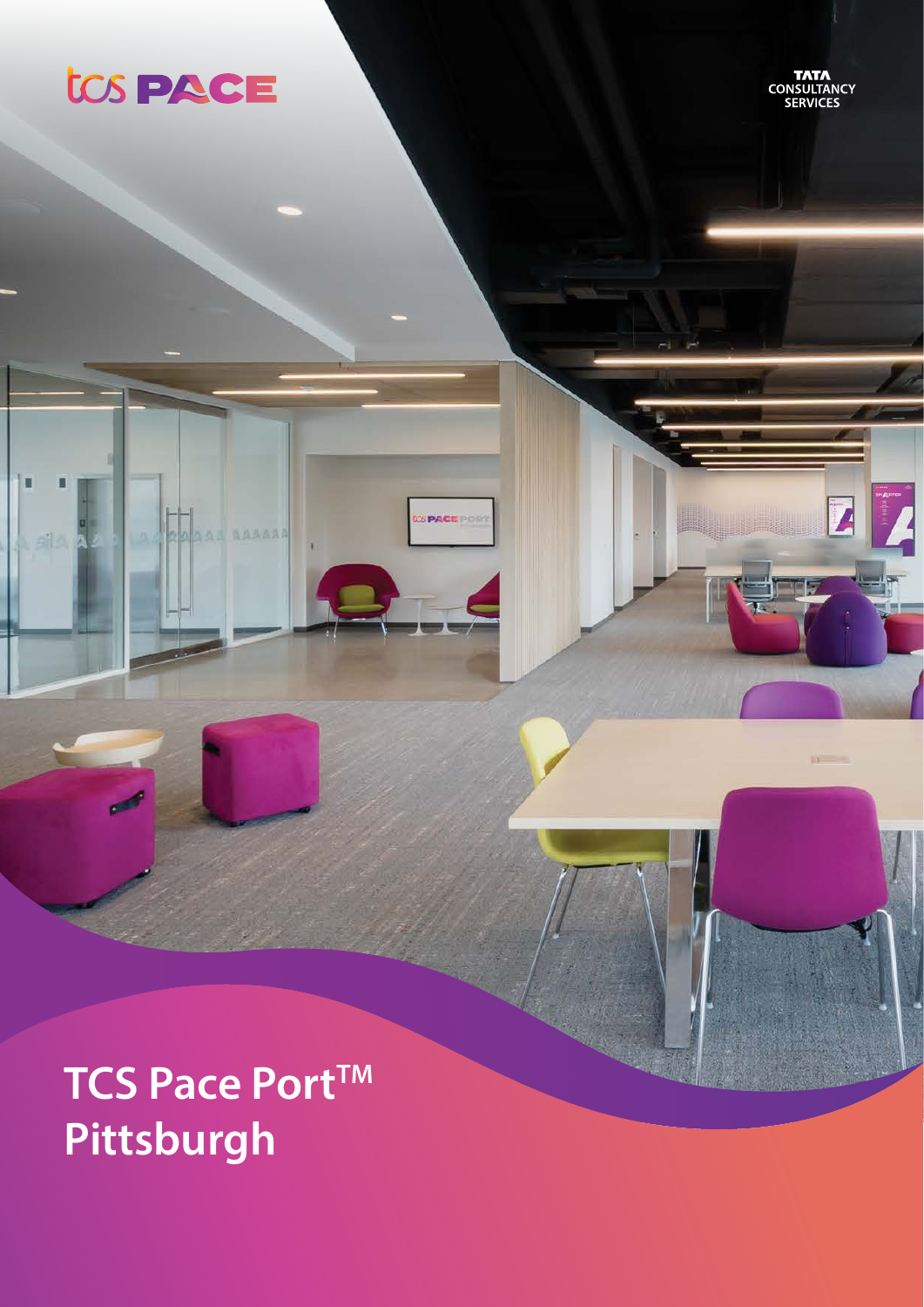In the Business 4.0™ era, applying innovation at scale using 'agile' as a vehicle helps enterprises embrace risk and rehearse their options. The technology pillars of Business 4.0 – intelligent, agile, automated, and on the cloud – have become the foundation for an adaptive core or 'digital spine' for the organization. Enterprises need to build upon their strong digital technology foundations with a long-term focus on driving sustainable growth and transformation while focusing on ensuring resilience and adaptability during difficult times.

Tata Consultancy Services (TCS) Pace Port™ Pittsburgh is a co-innovation and advanced research hub designed to help clients establish their competitive differentiation, set the pace of innovation, and navigate their transformation journeys based on a foundation marked by resilience, adaptability and sustainability.

Located at the TCS Hall at Carnegie Mellon University (CMU), the creative hub is a catalyst for collaboration between TCS, its clients, CMU and local startups for navigating the discovery, definition, refinement and delivery phases of cutting-edge technology. Leveraging TCS' extensive contextual expertise spanning several decades and numerous industries, TCS Pace Port™ Pittsburgh's offerings foster greater agility, speed, creativity, impact and scalability in business models.

## **Overview**

A physical manifestation of the TCS Pace™ promise, TCS Pace Port™ Pittsburgh combines TCS' global research and co-innovation network capabilities with Carnegie Mellon University's academic research prowess. It expands to all TCS clients in the US, representing more than one-third of Fortune 500 brands. While its set-up serves all industry verticals, TCS Pace Port™ Pittsburgh's Research & Innovation (R&I) charter focuses on the Manufacturing and Utilities industries along with IoT and Digitate units.

Manufacturing enterprises have witnessed an exciting period of change in the last decade. While customer experience has taken a center stage for products and services strategy, the blurring boundaries between the industry playfields are opening up new competition channels with transforming business models enabled through technology -- as an example, automotive and technology companies both trying to play in the evolving automotive space. In order to meet intense market demands and a disrupting ecosystem, manufacturers need to transform to be neural, flexible and agile when adapting digital technologies, with a built-in and sturdy framework for continual innovation.

The Manufacturing industry is uniquely positioned to navigate the disruption through the adoption of technological advancements in areas of data analytics, artificial intelligence, machine learning, augmentation, additive manufacturing, infinite edge compute, and harness the abundance of data from connected smart products and assets, the enterprise value chain, and the partner and customer ecosystem.

At TCS Pace Port Pittsburgh, we leverage TCS' strategic focus bets in enabling Intelligent Insights, Augmented Design & Development, Smart Factory, Resilient Supply Chain, Hyper-automation, CASE, Intelligent Products and Services along with our co-innovation partners from academia, and the startup ecosystem to enable automated, intelligent and agile manufacturing enterprises.

The utilities industry is evolving with the democratization of energy technologies and an emerging energy value ecosystem. The industry needs to improve affinity services around the empowered consumer, and grid management efficiency to enable an energy-sharing economy in a transactive era. Utilities must embrace risk and enhance their resilience to navigate the increasing frequency of natural disasters. This needs to happen while Utilities play within the given regulatory environment and rate case mechanisms. This also requires that Utilities extract maximum value out of its existing investments in grid infrastructure by ensuring OT-IT integration, an increase in efficiency through automation, and the enablement of higher workforce safety and productivity using appropriate digital tools. TCS Pace Port™ Pittsburgh brings together multiple Utilities-focused short- and long-term R&I initiatives to chart transformation journeys within the industry.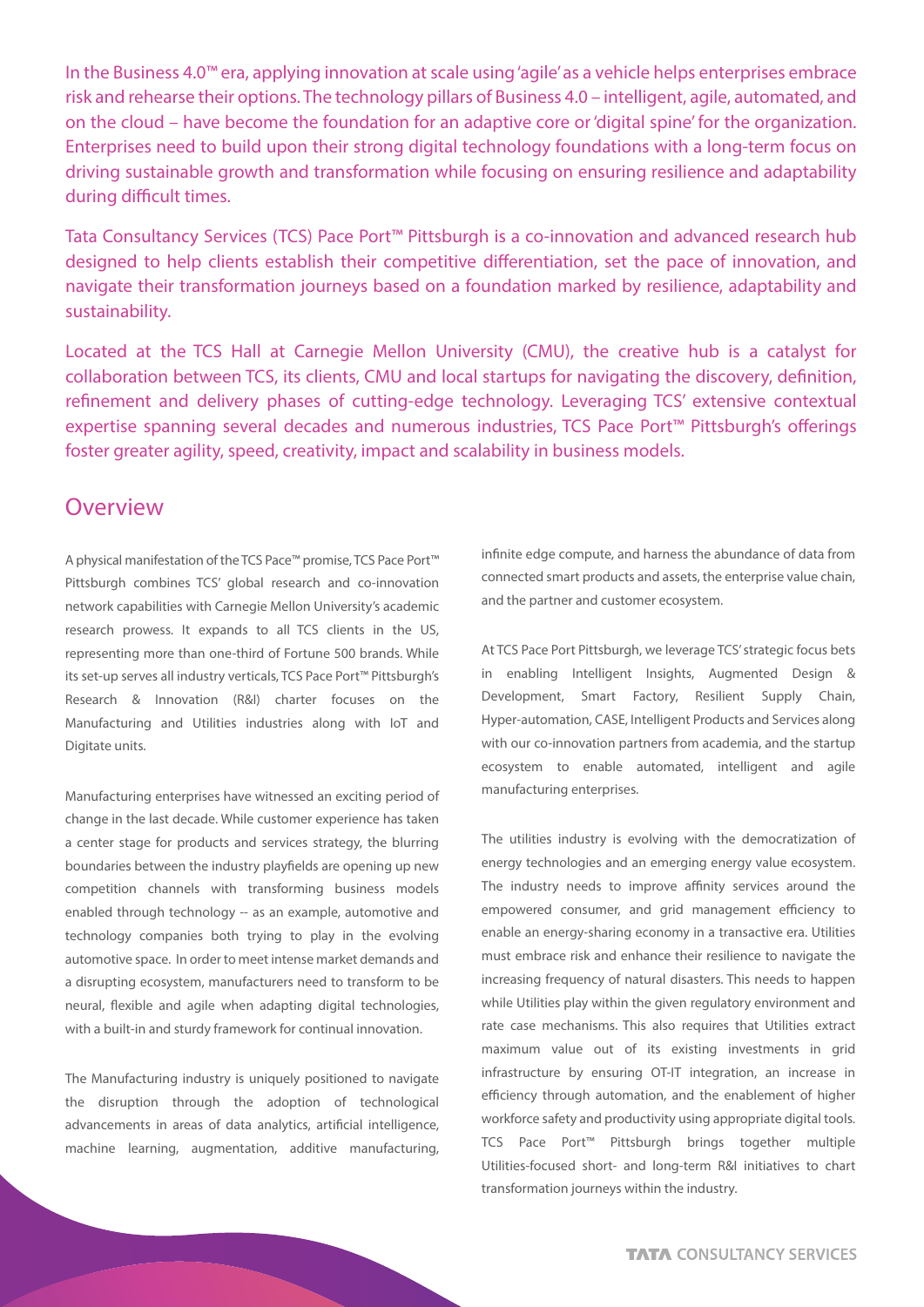

# Our Solution

TCS Pace Port™ Pittsburgh offers innovation-driven value creation with a rapid idea-to-impact approach for our clients. This is done through:



#### **TCS Innovation Showcases:**

A presentation and engagement facility that helps clients visualize the phases of their digital transformation journey



#### **TCS Academic Research Lab:**

A space that allows researchers to gain exposure to the thinking and collaborative ecosystem research environment enabled by TCS, while furthering a research agenda across cutting-edge technology areas such as AI, blockchain, advanced analytics, cybersecurity and quantum computing

## **TCS COIN™ Accelerator:**

A collaborative space for a network comprising TCS associates, client teams, CMU academia and promising start-ups to co-innovate and co-create



#### **TCS Digital Library:**

An interactive channel that delivers cutting-edge thought leadership from TCS' vibrant Research & Innovation (R&I) community, digitally. It redefines the library experience by offering a unique, multi-spectral collection of stories across articles, white papers, books, blogs, insight journals etc., being published by the vibrant TCS community



#### **TCS Agile Workspace:**

A fully equipped agile working environment to run business solution concepts, with devoted virtual environments engineered to emulate real-world conditions



#### **TCS Rapid Lab:**

TCS Rapid Incubation Lab aims at accelerating innovation, solving business problems, moving faster from concept to design and experience, and accelerating innovation acceptance



#### **TCS Think Spaces:**

A design thinking workspace tailored to apply design thinking in discovering engaging ways to build new businesses and new sources of differentiation. Our design thinking workshops are tailored and customized to help clients uncover new game-changing opportunities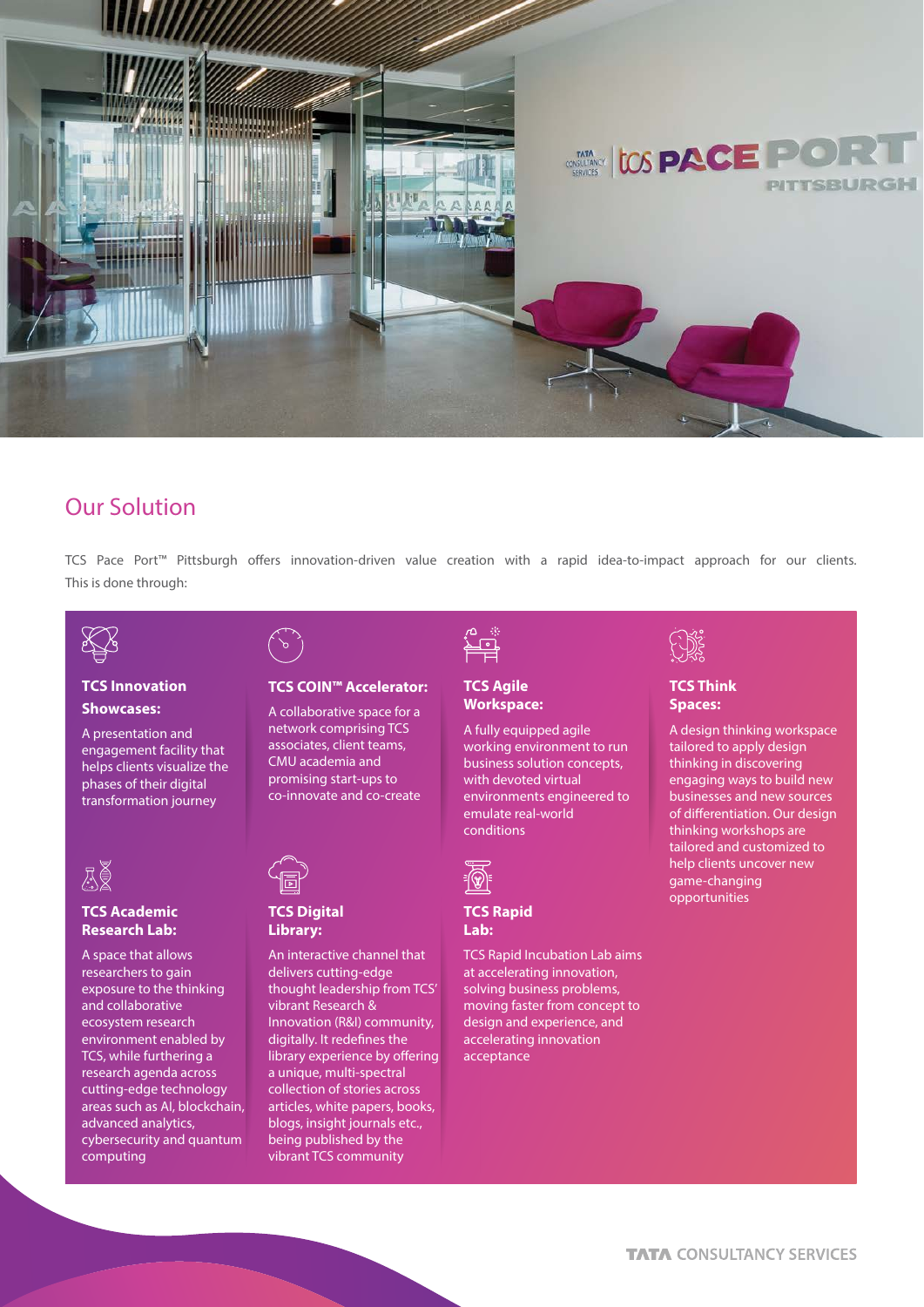## **Benefits**

TCS Pact Port<sup>™</sup> Pittsburgh offers:

- A real-world approach: Cutting-edge collaborative research that addresses real-world problems by leveraging the latest in technological innovation and ML tools
- Future-proofing of business: Laying the business foundation for an AI-enabled value chain to support evolving business models and ecosystem networks in a digital world
- The CMU advantage: Harnessing CMU's prowess in research and innovation and a robust startup ecosystem covering business and technology domains, to offer unique solutions, enabling an environment of collaborative experimentation, rapid prototyping, and continual learning
- n **Collective intelligence:** Solving critical business challenges using co-creation and co-innovation through an ecosystem combining TCS scale with clients, partners, academia and analysts

# Leverage the TCS advantage at Pace Port™ Pittsburgh

- n **A strategic partnership:** The collaboration between TCS and CMU has resulted in a comprehensive ecosystem – of diverse industry experts, start-ups and academia – to drive applied research at scale on next-generation digital technologies
- n **A history of research and innovation:** TCS' deep research expertise was initiated in 1981 with the establishment of a global network of innovation labs, such as the Tata Research Development and Design Center (TRDDC) in Pune, India, the TCS COIN™ ecosystem (launched in 2006), the Silicon Valley Digital Reimagination Studio (in 2016), and multiple global annual events that promote advancements across research and innovation



- The frontrunner advantage: Tata Research arm (TRDDC) has worked on several generations of technology since establishment in 1981. TCS Research and Innovation (R&I), led by the chief technology officer, was established in 2006. Its corporate technology organization governs enterprise-wide research and innovation activity. The TCS innovation funnel nurtures close to 200 innovation ideas every year
- n **A dynamic approach:** TCS strives for greater agility, speed, creativity, impact, and scalability to power our clients' business transformation journeys. Our overall contextual expertise across industry and services keeps us firmly ahead and quick to anticipate market shifts. It also helps us stay proactive in the world of rapid transformative technologies as we strive to foresee and meet evolving client needs